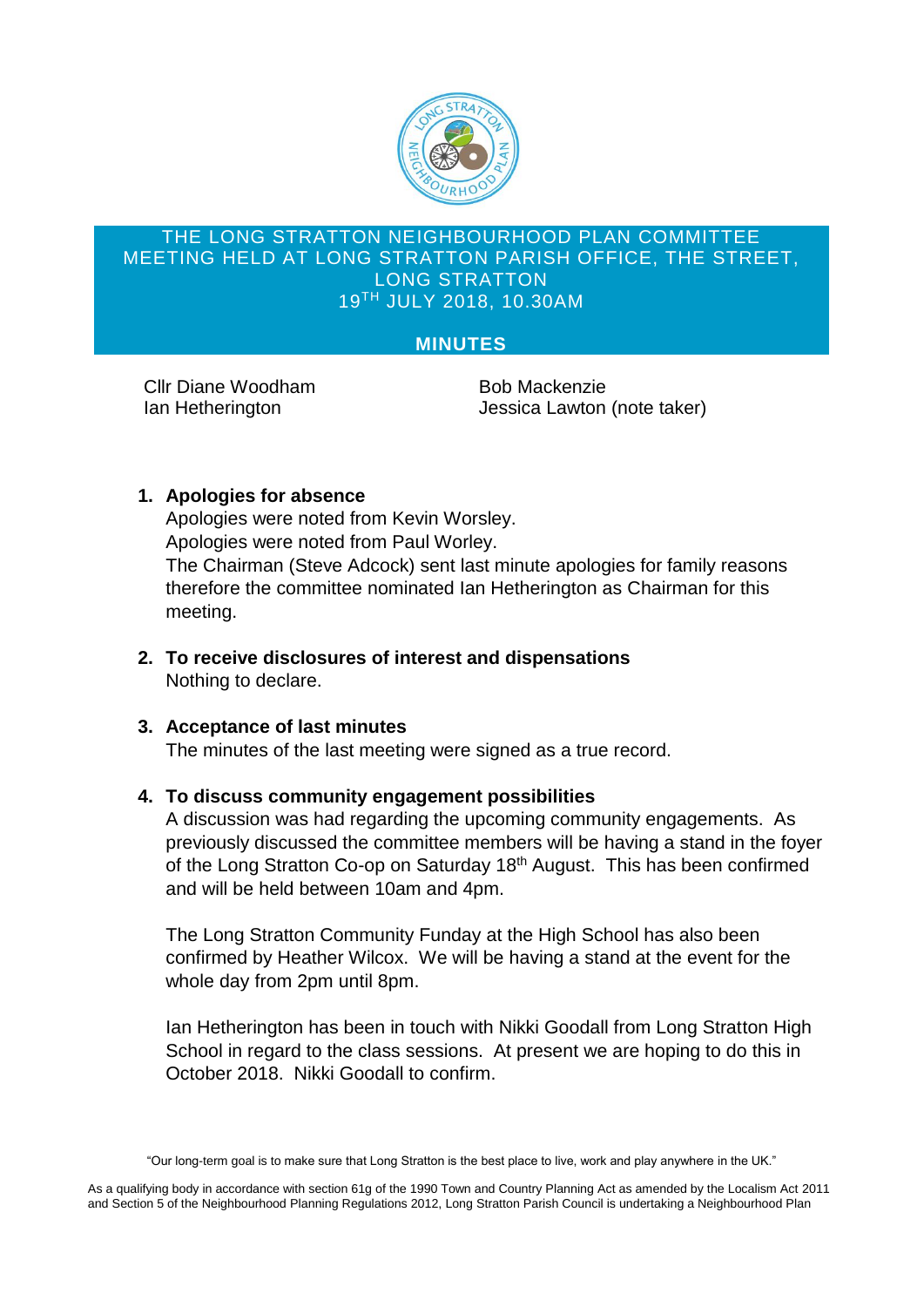J. Lawton has been in touch with the event organiser of The 5<sup>th</sup> Annual Long Stratton Bake Off and Produce Show. Heather Wilcox has agreed for us to have a stand at the back of the show in the Village Hall.

- J. Lawton to arrange a rota for all the events, then e-mail it round to everyone
- J.Lawton to e-mail all committee members with the upcoming community event details
- J. Lawton to check how many events have already taken place and to e-mail everyone
- J. Lawton to contact R. Hogger for advice on number of community engagements needed
- **5. Identify what evidence documents are not collated in the 'Sources of evidence' and advise Rachel Hogger appropriately.**

A lengthy discussion was had. It was agreed that to decide what other sources of evidence would be needed it would be a good opportunity for everyone to go through the draft Neighbourhood Plan document.

- B.Mackenzie to speak to K.Worsley about taking on the Transport policy
- J. Lawton to confirm with R. Hogger queries about photos for the History Report. Once confirmed will e-mail all the updated report.
- J.Lawton to e-mail S.Adcock regarding the wording provided to R.Hogger about the use of Tyrrels Wood and Wood Green
- A further discussion is to be had regarding the needs and evidence for a new Community Centre in Long Stratton
- J.Lawton to e-mail R.Hogger regarding the Green Spaces section
- J. Lawton to check with R. Hogger regarding the work done already on the pavement widths.
- J.Lawton to print off copies of the draft Neighbourhood Plan document for all committee members by the next meeting

"Our long-term goal is to make sure that Long Stratton is the best place to live, work and play anywhere in the UK."

As a qualifying body in accordance with section 61g of the 1990 Town and Country Planning Act as amended by the Localism Act 2011 and Section 5 of the Neighbourhood Planning Regulations 2012, Long Stratton Parish Council is undertaking a Neighbourhood Plan